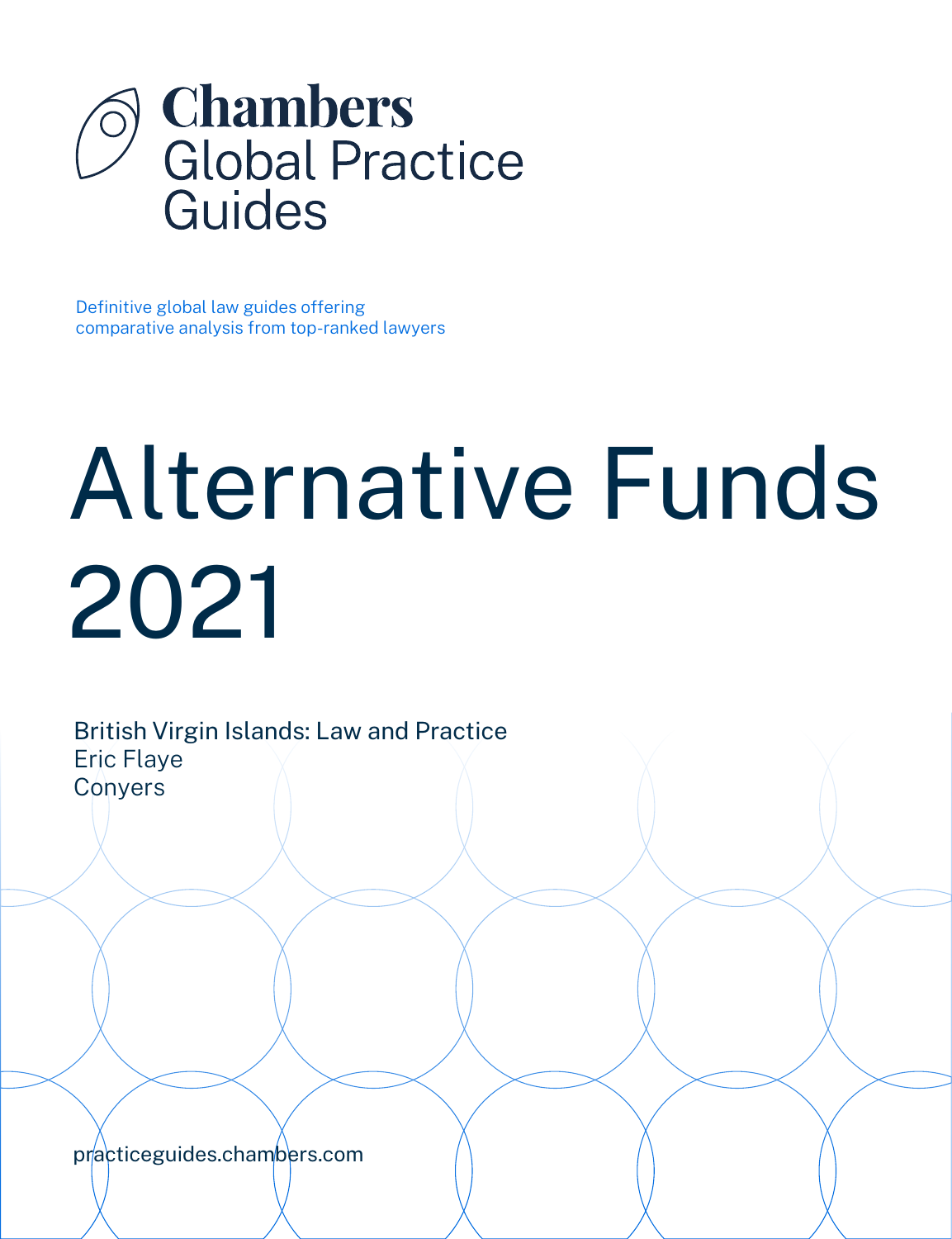# BRITISH VIRGIN ISLANDS

# Law and Practice

*Contributed by: Eric Flaye Conyer[s see p.15](#page-14-0)*



### **CONTENTS**

| 1. General |                                                           | p.3  |
|------------|-----------------------------------------------------------|------|
| 1.1        | General Overview of Jurisdiction                          | р.З  |
|            | 2. Funds                                                  | p.4  |
| 2.1        | <b>Types of Alternative Funds</b>                         | p.4  |
| 2.2        | <b>Fund Structures</b>                                    | p.4  |
| 2.3        | <b>Regulatory Regime</b>                                  | p.5  |
| 2.4        | Loan Origination                                          | D.7  |
| 2.5        | Non-traditional Assets                                    | p.7  |
| 2.6        | <b>Regulatory Approval Process</b>                        | D.7  |
| 2.7        | Requirement for Local Investment Managers                 | D.8  |
| 2.8        | <b>Other Local Requirements</b>                           | p.8  |
| 2.9        | Rules Concerning Other Service Providers                  | D.8  |
|            | 2.10 Requirements for Non-local Service Providers         | D.8  |
|            | 2.11 Tax Regime                                           | p.8  |
|            | 2.12 Double-Tax Treaties                                  | p.8  |
|            | 2.13 Use of Subsidiaries for Investment Purposes          | p.9  |
|            | 2.14 Origin of Promoters/Sponsors of Alternative<br>Funds | p.9  |
|            | 2.15 Origin of Investors in Alternative Funds             | p.9  |
|            | 2.16 Key Trends                                           | p.9  |
|            | 2.17 Disclosure/Reporting Requirements                    | p.10 |
|            | 2.18 Anticipated Changes                                  | p.10 |
|            |                                                           |      |

|               | 3. Managers                                                        | p.10 |
|---------------|--------------------------------------------------------------------|------|
| 3.1           | Legal Structures Used by Fund Managers                             | p.10 |
| 3.2           | <b>Regulatory Regime</b>                                           | p.10 |
| 3.3           | <b>Tax Regime</b>                                                  | p.11 |
| 3.4           | Rules Concerning "Permanent Establishments"                        | p.11 |
| 3.5           | <b>Taxation of Carried Interest</b>                                | p.11 |
| 3.6           | Outsourcing of Investment Functions/<br><b>Business Operations</b> | p.12 |
| 3.7           | <b>Local Substance Requirements</b>                                | p.12 |
| 3.8           | Local Regulatory Requirements for Non-local<br>Managers            | p.12 |
| 4. Investors  |                                                                    | p.12 |
| 4.1           | Types of Investor in Alternative Funds                             | p.12 |
| 4.2           | Marketing of Alternative Funds                                     | p.13 |
| 4.3           | Rules Concerning Marketing of Alternative<br><b>Funds</b>          | p.13 |
| 4.4           | Local Investors                                                    | p.13 |
| 4.5           | <b>Regulatory Regime</b>                                           | p.13 |
| 4.6           | <b>Disclosure Requirements</b>                                     | p.13 |
| $4.7^{\circ}$ | <b>Tax Regime</b>                                                  | p.13 |
| 4.8           | <b>FATCA/CRS Compliance Regime</b>                                 | p.14 |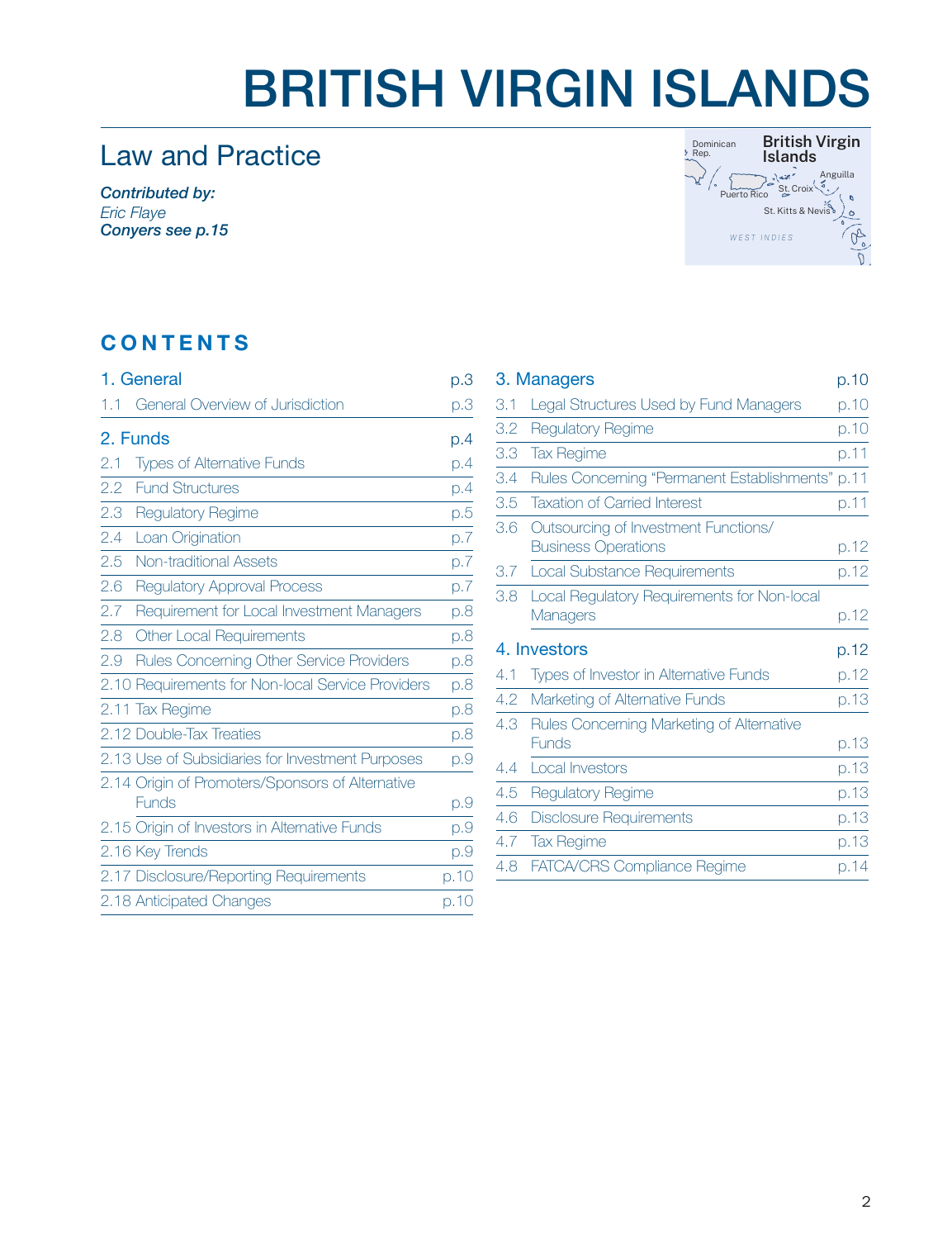<span id="page-2-0"></span>*Contributed by: Eric Flaye, Conyers*

#### **1. GENERAL**

#### **1.1 General Overview of Jurisdiction**

The British Virgin Islands (BVI) is a leading international finance centre and one of the most popular offshore domiciles for alternative investment funds and managers. Sponsors are attracted to the cost and time efficiencies of launching and operating a fund or manager in the BVI, as well as the quality and sophistication of the BVI's regulatory framework and broader funds industry. As of the end of Q1 2021, the BVI was home to approximately 1,700 regulated funds and 670 regulated managers.

Funds activity has comprised a significant part of the BVI's finance industry over the past 25 or so years, developing with it a substantial network of sophisticated local infrastructure in terms of legal, administrative and other professional service providers.

BVI's key value proposition has always lay in its compelling combination of ease, speed and cost-effectiveness of formation, and significant flexibility in terms of structuring and governance, as supported by a regulatory regime which is robust but appropriate for private fundraising globally. In recent years, the BVI industry has focussed its efforts in carving out a reputation as the natural home for mid-sized and emerging managers across both the hedge fund and PE/ VC funds space.

Particular strengths of the BVI as a premier offshore domicile for investment funds include the following.

• Attractive suite of fund products and structures – the BVI offers a diverse set of offshore fund products and structures, suitable for the full gamut of sponsors from emerging startups all the way up to institutional managers

with established track records and significant assets under management.

- Cost and time efficient the BVI is a very efficient jurisdiction in which to structure, launch and maintain an offshore fund or manager.
- Appealing regulatory environment the BVI offers robust but proportionate levels of industry regulation (with sound but commercially sensible levels of regulatory oversight and ongoing compliance requirements). No particular investment restrictions or limitations apply to BVI funds. Also, the industry's regulator, the BVI Financial Services Commission (BVI FSC), is very responsive and constructive in its approach, and is generally willing to consider novel proposals and structures on their merits.
- Limited local substance requirements regulated investment funds generally fall outside of local economic substance requirements. There is no mandatory requirement for BVIresident directors.
- Foreign service providers permitted a BVI fund is generally free to engage its preferred service providers based outside of the BVI (provided they are located in a "recognised jurisdiction" and meet the BVI FSC's "fit and proper" criteria). To the extent an audit is required, a foreign (non-BVI-based) audit firm may be engaged (and a local audit sign-off by a BVI-based auditor is not required). For BVI limited partnerships, an entity formed outside of the BVI may act as the general partner (GP) (without any local registration requirements for the foreign GP in the BVI).
- Global recognition and familiarity BVI funds are recognised by and familiar to sophisticated investors, lenders and securities regulators worldwide.
- Best in class company and partnership law – the BVI has progressive, flexible and business-friendly company and partnership law legislation, often considered an anglicised version of Delaware law and supported by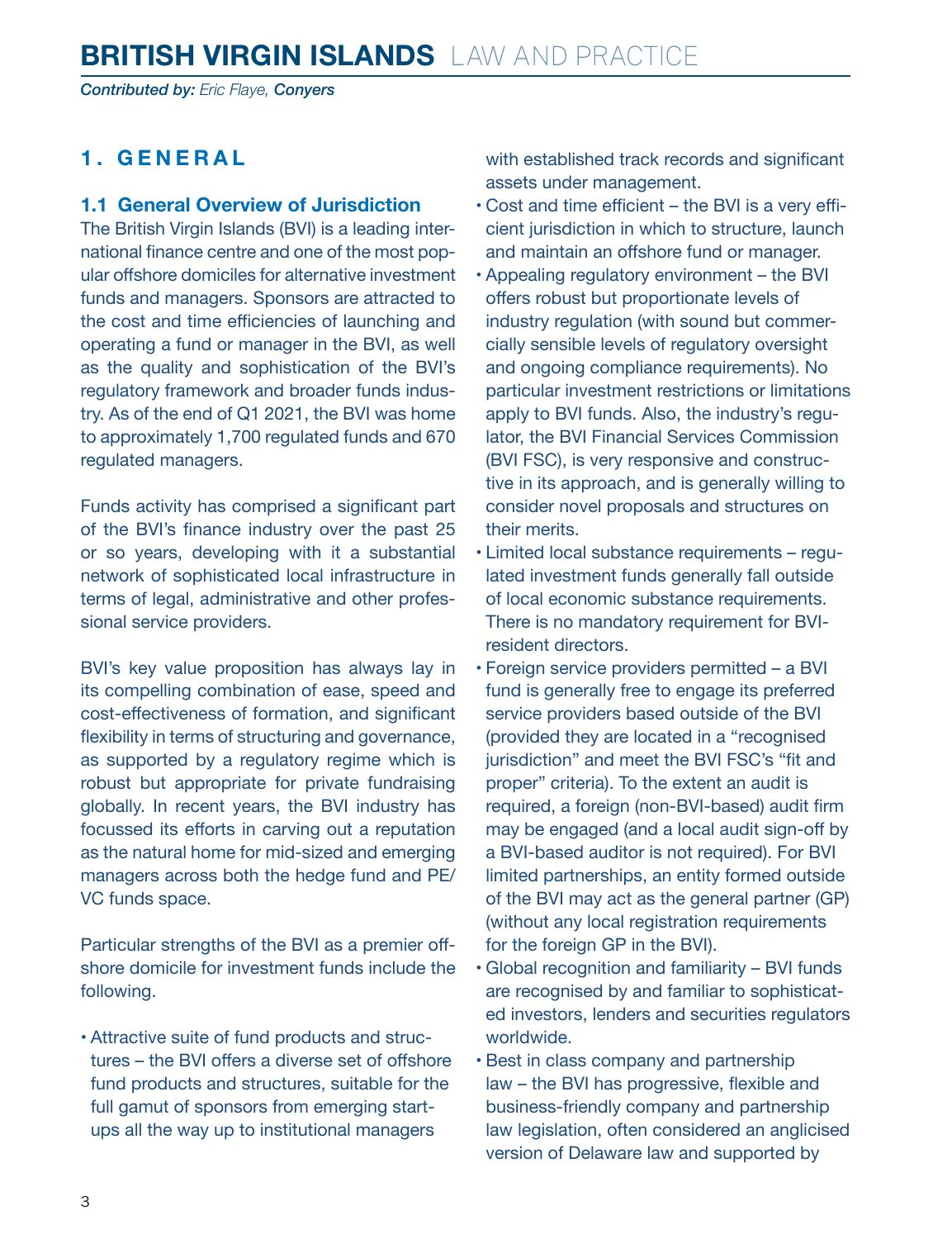<span id="page-3-0"></span>English common law precedent and analysis. In particular, there is a high degree of flexibility to tailor bespoke governance and capital arrangements.

- Tax neutrality no direct taxes are assessable in the BVI on a BVI company or partnership or its investors.
- International compliance the BVI adheres to all applicable international compliance standards. It is listed on the OECD's "white list" and is a member of the International Organization of Securities Commissions (IOSCO). The BVI was amongst those jurisdictions moved to the EU's list of fully co-operative tax jurisdictions on 18 February 2020.
- Sophisticated and reliable judicial system the BVI legal system is tried and tested. The BVI has a dedicated and experienced Commercial Court, with ultimate appeal to the Privy Council of the United Kingdom, as well as a highly-regarded International Arbitration Centre.

### **2. FUNDS**

#### **2.1 Types of Alternative Funds**

Although all types of alternative funds are established in the BVI, its sweet spot is currently with small-to-mid sized hedge funds and private equity and venture capital funds (including, in recent times, cryptocurrency and other digital assets funds).

#### **2.2 Fund Structures**

The BVI offers a diverse set of offshore fund products and structures, suitable for the full gamut of sponsors from emerging start-ups all the way up to institutional managers with established track records and significant assets under management.

The most common fund structures in BVI are:

- limited partnerships;
- business companies (corporations); and
- segregated portfolio companies (which are potentially suitable for multi-strategy or umbrella fund structures).

As a broad generalisation, BVI private equity and venture capital funds tend to be structured as limited partnerships whereas BVI hedge funds tend to be structured as companies.

A BVI limited partnership can have a foreign (non-BVI) entity as its GP (and local registration requirements generally do not apply to foreign GPs of BVI limited partnerships).

#### Segregated Portfolio Companies

Segregated portfolio companies are a niche product but can be utilised effectively as either private equity/venture capital funds or hedge funds.

A BVI segregated portfolio company (SPC) is a company limited by shares which is permitted to create one or more "segregated portfolios" (or "cells") linked to a particular class or classes of shares in order to segregate the assets and liabilities held in or on behalf of a segregated portfolio (and such related classes) from the assets and liabilities of the SPC: (i) held in or on behalf of any other segregated portfolio (and related classes) of the SPC; and (ii) which are not held within or on behalf of any segregated portfolio of the SPC ("general assets"). A BVI SPC is one discrete legal entity. Assets linked to a particular segregated portfolio (and related class) are held by the company as a separate fund. Such assets are not available to meet the company's general liabilities and cannot (unless otherwise agreed) be made available to satisfy liabilities linked to other classes and corresponding accounts of the company. These unique aspects make SPCs potentially suitable and attractive for multi-strategy or umbrella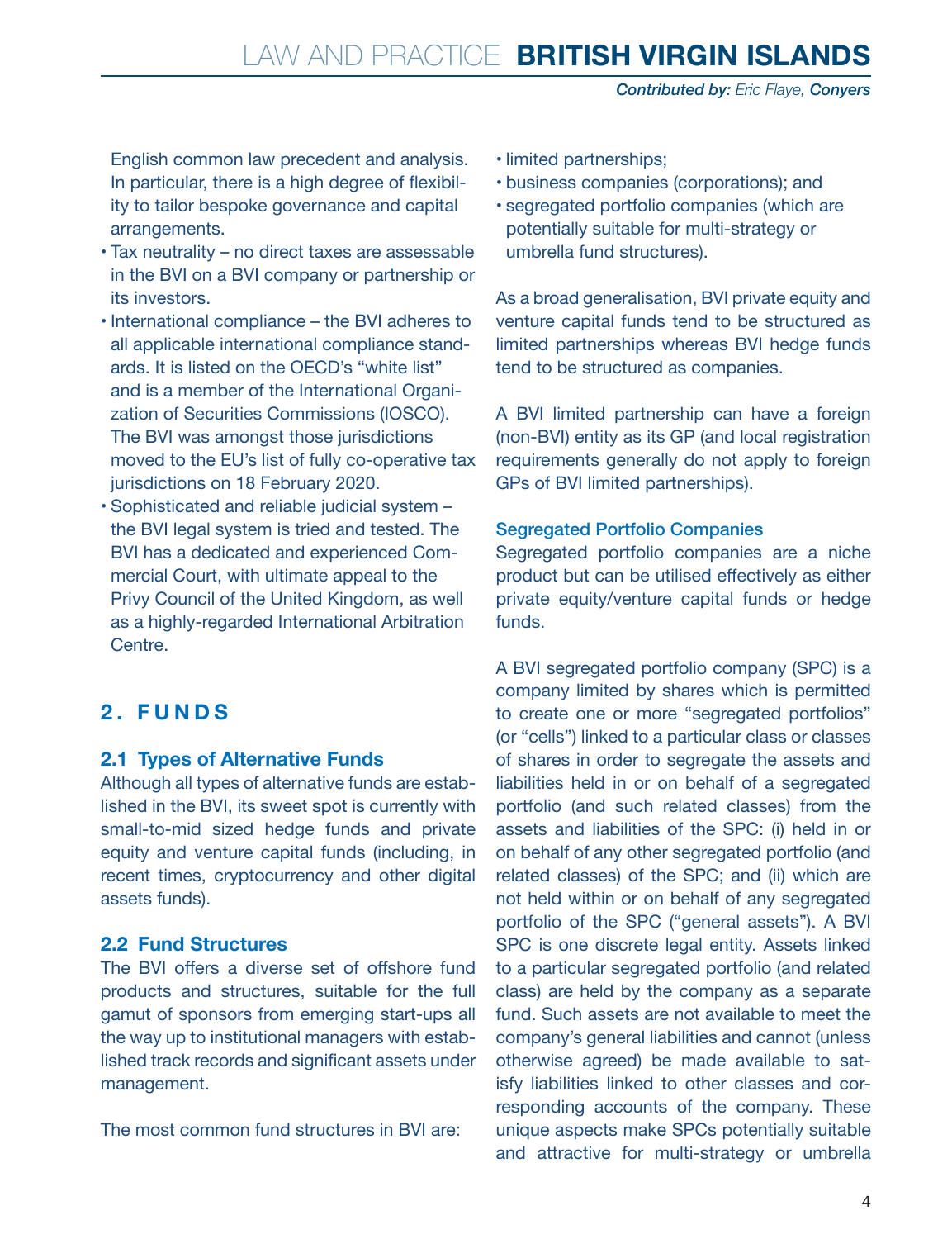<span id="page-4-0"></span>*Contributed by: Eric Flaye, Conyers*

fund structures. An SPC allows multiple different fund strategies to be operated as distinct portfolios (or "cells") under the umbrella of one single segregated portfolio company with common management and functionaries/service providers, if desired, and with the unique benefit of statutory segregation. Significant costs savings (relative to forming and operating multiple distinct fund structures) can potentially be realised, provided there is sufficient scale. However, SPCs are a somewhat complicated and bespoke product and are generally only suitable for use by sophisticated sponsors with strong internal control mechanisms in place (in order to ensure compliance with the special operational rules which apply to SPCs under BVI company law) as well as sufficient scale to justify the upfront formation costs.

#### **2.3 Regulatory Regime**

The BVI offers robust but proportionate levels of industry regulation (with sound but commercially sensible levels of regulatory oversight and ongoing compliance requirements). The regulatory application process is relatively time and cost efficient.

The principal legislation pertaining to hedge funds and other open-ended funds in the BVI is the Securities and Investment Business Act 2010 (SIBA) and regulations thereto. The principal legislation pertaining to private equity, venture capital and other closed-ended funds is SIBA and the Private Investment Funds Regulations, 2019 issued under SIBA. This legislation sets out the requirements for the approval, recognition and registration of funds incorporated or formed under the laws of the BVI or otherwise carrying on business in or from within the BVI.

The principal regulator of the BVI funds industry is the BVI Financial Services Commission.

BVI funds can generally be categorised, for local regulatory purposes, as one of the following.

- Open-ended funds (which provide investors the right to withdraw capital at periodic intervals by reference to the net asset value of the fund) – these are subject to regulation as "mutual funds". Most hedge funds would fall into this category.
- Closed-ended funds (which do not provide periodic redemption/withdrawal rights to investors, with distributions at the discretion of the operator of the fund instead) – these are subject to regulation as "private investment funds". Most private equity and venture capital funds would fall into this category, subject to certain limited exceptions.

#### BVI "Mutual Funds"

These are divided into sub-categories and can be structured and regulated as follows.

#### *Professional funds*

These are suitable for a full-fledged hedge fund structure. No limits apply on assets under management or the maximum number of investors. However, they may only be offered to "professional investors" with a minimum initial investment of USD100,000 (other than for "exempted investors").

A "professional investor" is defined as a person (i) whose ordinary business involves, whether for that person's own account or the account of others, the acquisition or disposal of property of the same kind as the property, or a substantial part of the property, of the fund; or (ii) who has signed a declaration that he or she, whether individually or jointly with his or her spouse, has net worth in excess of USD1 million and that he or she consents to being treated as a professional investor.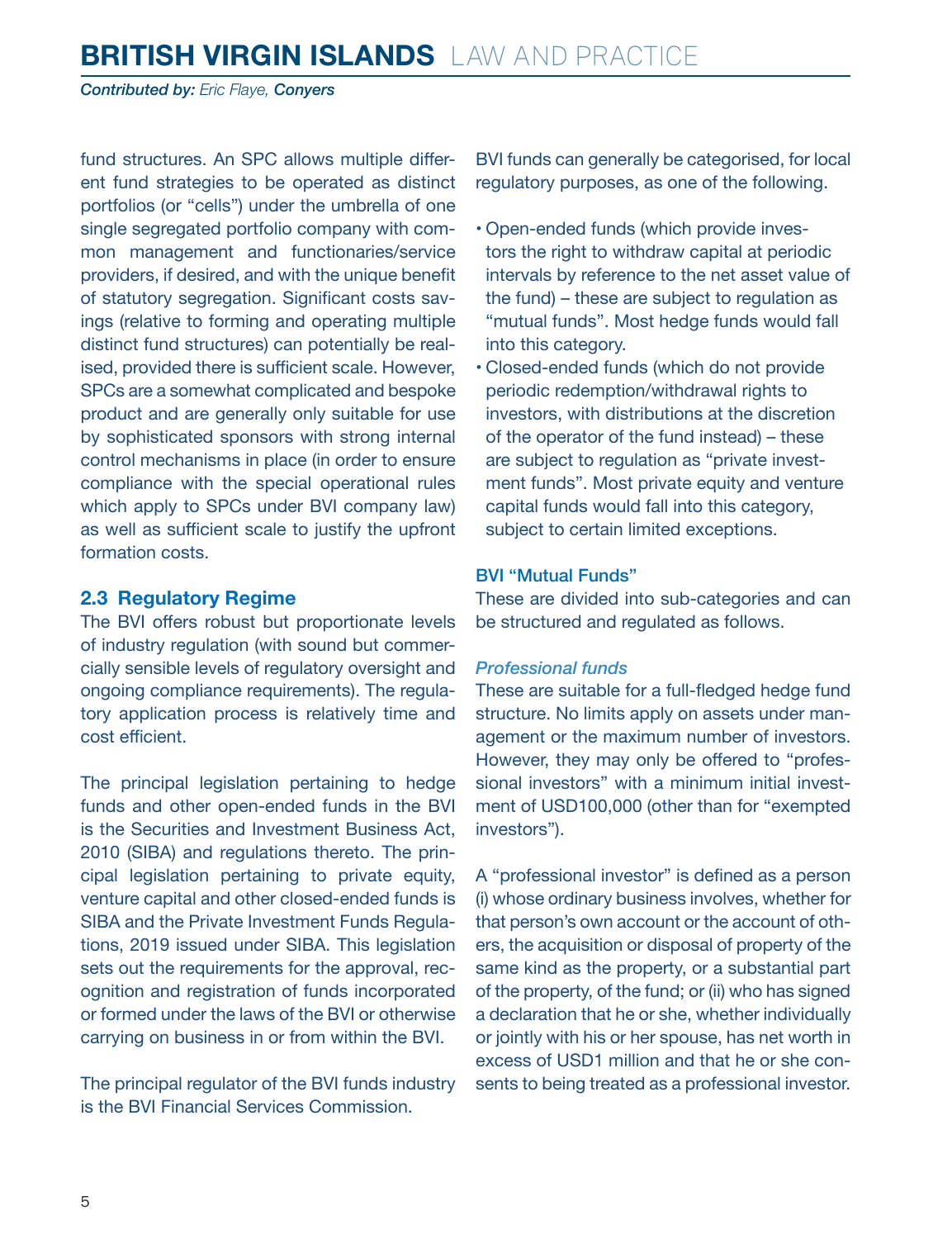"Exempted investors" is narrowly defined and includes employees of the manager or promoter of the fund and fund functionaries.

Professional funds currently comprise approximately 58% of all BVI regulated mutual funds.

#### *Private funds*

These are suitable for a full-fledged hedge fund structure or a significant "friends and family" type offering. No cap applies on assets under management, there are no investor qualification requirements, and no minimum initial investment per investor applies. However, they may only be offered to a maximum of 50 investors (or potentially more than 50, provided the offer is made on a "private basis" only).

An invitation made on a "private basis" includes an invitation which is made (i) to specified persons and is not calculated to result in fund interests becoming available to other persons or to a large number of persons; or (ii) by reason of a private or business connection between the person making the invitation and the investor.

Private funds currently comprise approximately 18% of all BVI regulated mutual funds.

#### *Approved funds*

These are a low-cost product suitable for startup/emerging managers looking to prove their investment strategy and establish a track record in the most cost-efficient manner (and are also popular for "friends and family" type private offerings and managed account structures). The only mandatory service provider is a fund administrator. No investor qualification requirements or minimum initial investment per investor applies. However, assets under management cannot exceed USD100 million, and the number of investors cannot exceed 20. Approved funds currently comprise approximately 14% of all BVI regulated mutual funds.

#### *Incubator funds*

These are a low-cost product suitable for startup/emerging managers looking to prove their investment strategy and establish a track record in the most cost-efficient manner. There are no mandatory service providers. However, assets under management cannot exceed USD20 million, and the number of investors cannot exceed 20. They may only be offered to "sophisticated private investors" with a minimum initial investment of USD20,000. They also have a finite lifespan: an incubator fund has a maximum term of two years (with an extension of up to 12 months available with permission from the BVI FSC), upon expiry of which the fund must be converted into a professional fund, private fund or approved fund or otherwise be wound up. Incubator funds currently comprise approximately 7% of all BVI regulated mutual funds.

#### *Public funds*

These are, in essence, retail funds, and are subject to correspondingly high regulatory burdens. No limits apply on assets under management or the maximum number of investors, and no investor qualification requirements or minimum initial investment per investor applies. Public funds currently comprise approximately a mere 2% of all BVI regulated mutual funds.

#### *Foreign funds*

These are funds which are formed and already operating in another jurisdiction which apply to the BVI FSC for recognition as a foreign fund in the BVI. The only reason a foreign fund would apply for recognition in the BVI would be if it intends to offer its fund interests to investors in the BVI or otherwise intends to carry out its business in or from within the BVI. Foreign funds currently comprise less than 1% of all BVI regulated mutual funds.

The remainder of this chapter shall not focus on or detail the requirements of BVI public funds or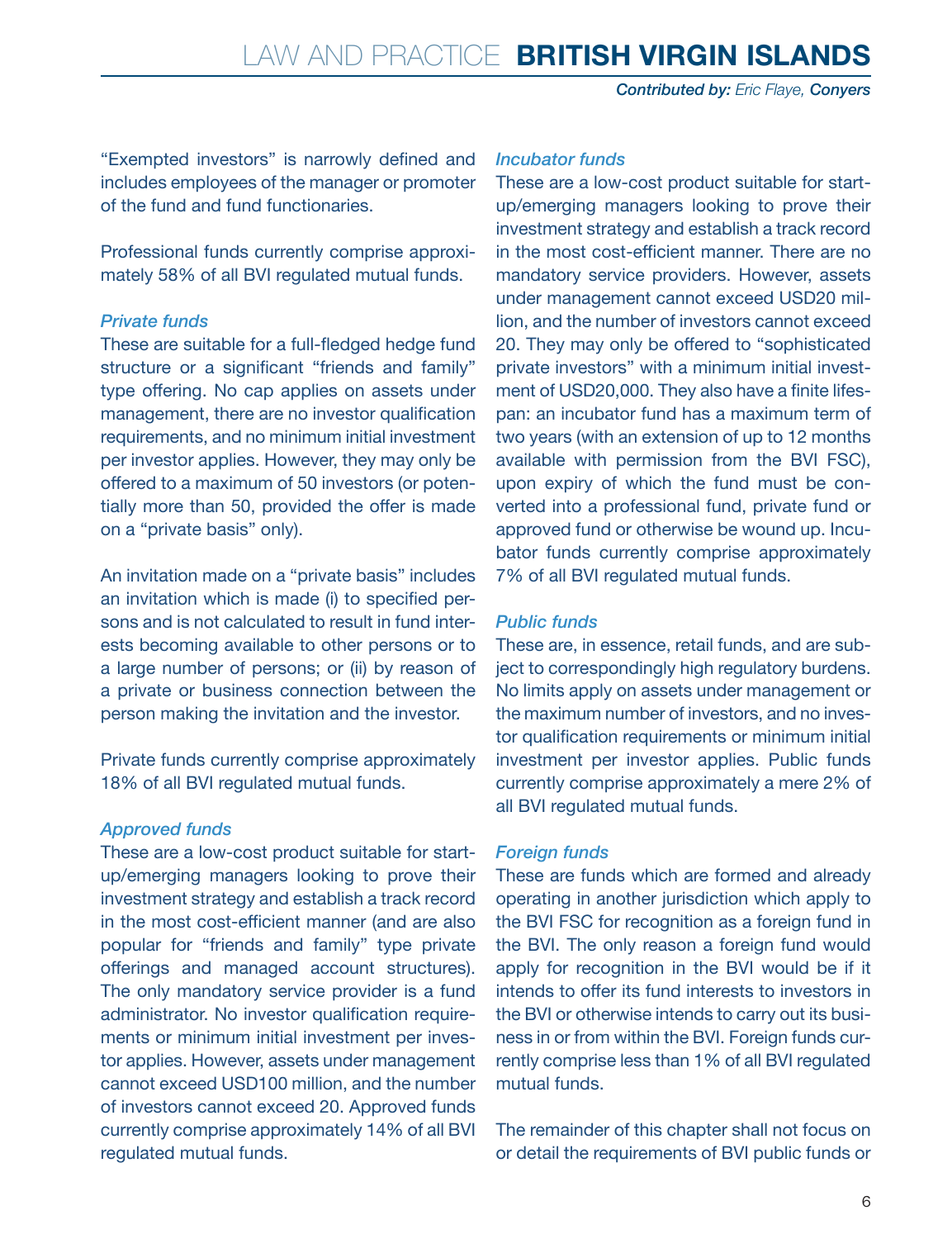## <span id="page-6-0"></span>**BRITISH VIRGIN ISLANDS** LAW AND PRACTICE

*Contributed by: Eric Flaye, Conyers*

foreign funds (given their relative scarcity), save as otherwise indicated.

#### BVI "Private Investment Funds

For closed-ended funds which are regulated as "private investment funds" in the BVI, no limits apply on assets under management. However, a private investment fund's constitutional documents must specify that one of the following three criteria applies:

- it will have no more than 50 investors;
- an invitation to subscribe for or purchase fund interests issued by the fund is to be made on a "private basis" only; or
- fund interests are made available only to "professional investors" with an initial investment per investor (other than "exempted investors") of not less than USD100,000. Exemptions from regulation may potentially apply for closed-ended funds which only hold one single investment holding, and for single family office funds.

#### Investment Limitations

Save as mentioned above regarding caps on assets under management, no particular investment or borrowing restrictions or limitations apply to BVI funds (whether structured as "mutual funds" or "private investment funds").

#### **2.4 Loan Origination**

BVI funds can originate loans without any limitations or restrictions; no special rules apply. However, careful analysis should be undertaken with respect to credit funds to assess whether they might carry on the "relevant activity" of a "finance and leasing business" for the purposes of the BVI economic substance regime.

#### **2.5 Non-traditional Assets**

No particular investment restrictions or limitations apply to BVI funds (whether structured as "mutual funds" or "private investment funds"). As a result, BVI funds have proven adaptable and very popular for investments in non-traditional assets, such as cryptocurrencies and other digital assets, as well as other non-traditional assets such as artworks, fine wines, etc.

In recent times, the BVI FSC has adopted a cautiously supportive but measured approach to fund structures involving cryptocurrencies and other digital assets, and has issued specific industry guidance in that regard. A key focus of the BVI FSC when assessing applications for crypto and other digital assets funds is adequate arrangements for the safekeeping/custody of investments.

BVI's popularity for crypto funds goes handin-hand with its market position as one of the largest cryptocurrency exchange markets in the world and as a leading domicile for token/coin issuer vehicles.

Cannabis funds are not currently permitted in the BVI.

#### **2.6 Regulatory Approval Process**

The BVI is a very time efficient jurisdiction in which to launch a new fund. The regulatory approval timeframes can vary by type or category of fund but suffice to say that formal approval can often be obtained within one to five business days (with a well-drafted and complete set of application materials).

A professional fund or private investment fund may actually carry on business in advance of regulatory approval, for an interim grace period not exceeding 21 days pending regulatory recognition by the BVI FSC, provided it satisfies the criteria for a professional fund or private investment fund, as the case may be, and complies with all applicable laws.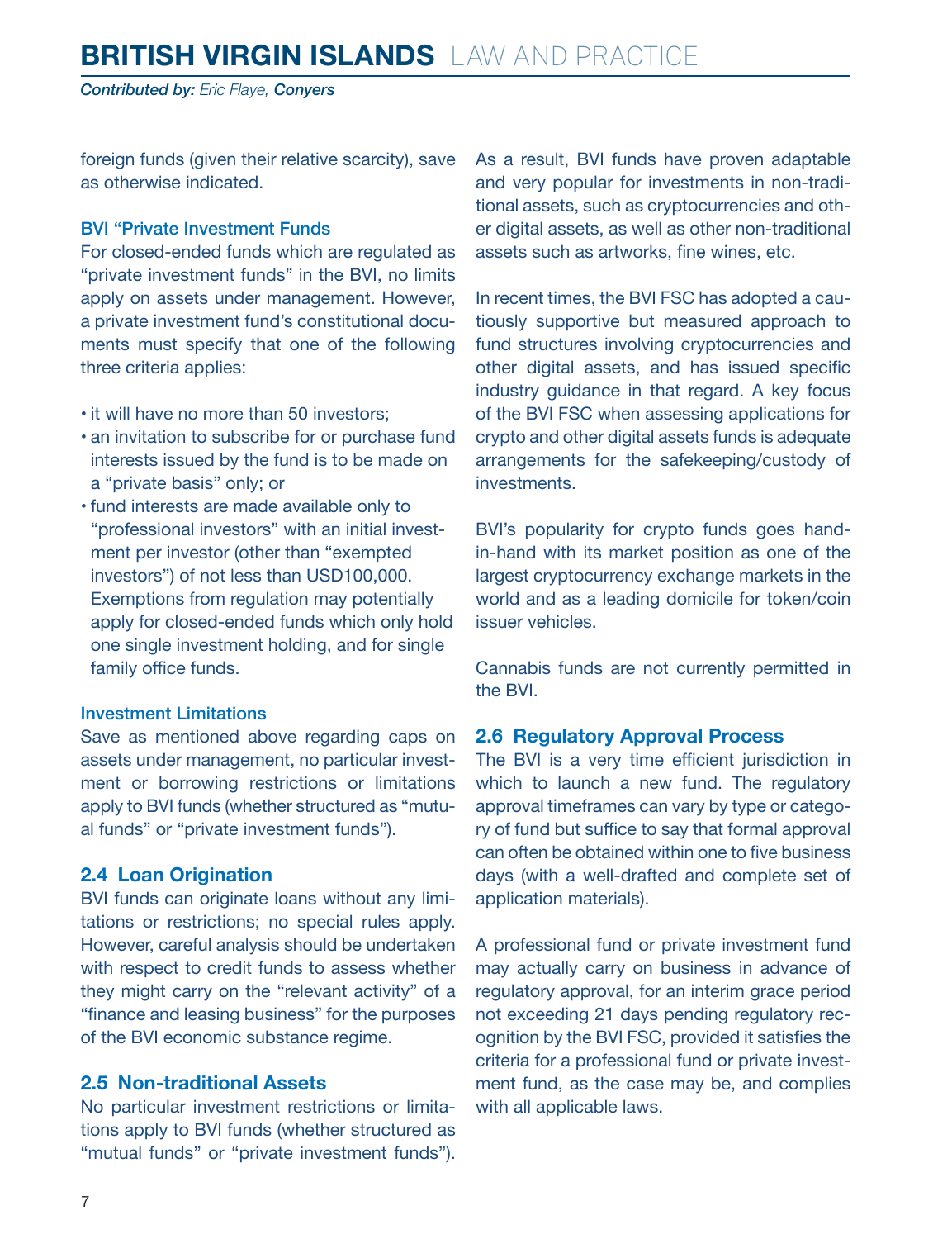<span id="page-7-0"></span>In contrast, a private fund cannot commence business until recognised by the BVI FSC.

An approved fund or incubator fund may commence business within two business days of lodging a completed application for approval with the BVI FSC.

#### **2.7 Requirement for Local Investment Managers**

There is no requirement for a local BVI investment manager to be appointed to a BVI fund – a sponsor may appoint an investment manager located in any "recognised jurisdiction" provided it meets the BVI FSC's "fit and proper" criteria.

#### **2.8 Other Local Requirements**

Regulated investment funds generally fall outside of BVI economic substance requirements (and therefore local business premises and employees are generally not required). However, careful analysis should be undertaken with respect to credit funds to assess whether they might carry on the "relevant activity" of a "finance and leasing business" for the purposes of the BVI economic substance regime (in which case significant economic substance requirements may apply in BVI).

There is no mandatory requirement for BVI-resident directors, and no director registration or licensing requirements apply.

A BVI limited partnership can have a foreign (non-BVI) entity as its GP (and local registration requirements generally do not apply to foreign GPs of BVI limited partnerships).

The key mandatory local requirements are a BVI registered agent and office, and a BVI "authorised representative" (to act as an intermediary point of contact for dealings between the fund and the BVI FSC). The corporate services agent which incorporates the fund entity would normally provide such local services.

#### **2.9 Rules Concerning Other Service Providers**

A BVI fund is generally free to engage its preferred service providers based outside of the BVI, provided they are located in a "recognised jurisdiction" and meet the BVI FSC's "fit and proper" criteria. Compliance officers can also be based outside of the BVI.

The list of "recognised jurisdictions" is extensive and includes all major financial centres and many other developed nations. Service providers other than from "recognised jurisdictions" may potentially be acceptable subject to application to and approval by the BVI FSC.

#### **2.10 Requirements for Non-local Service Providers**

Non-local service providers are generally not subject to any regulation/registration requirements in the BVI, provided they do not carry on business in or from within the BVI.

#### **2.11 Tax Regime**

The BVI benefits from a tax-neutral environment. No income, capital gains, inheritance or other direct taxes are assessable in the BVI on a BVI company or partnership (provided it does not own any interest in land in the BVI or have any employees in the BVI) or on its investors. Except for the US withholding tax that could potentially be imposed pursuant to FATCA (see **4.8 FATCA/ CRS Compliance Regime**), there are currently no withholding taxes in the BVI applicable to a BVI fund or its investors.

#### **2.12 Double-Tax Treaties**

The BVI's tax-neutral environment (see **2.11 Tax Regime**) does not rely on any double-tax treaties.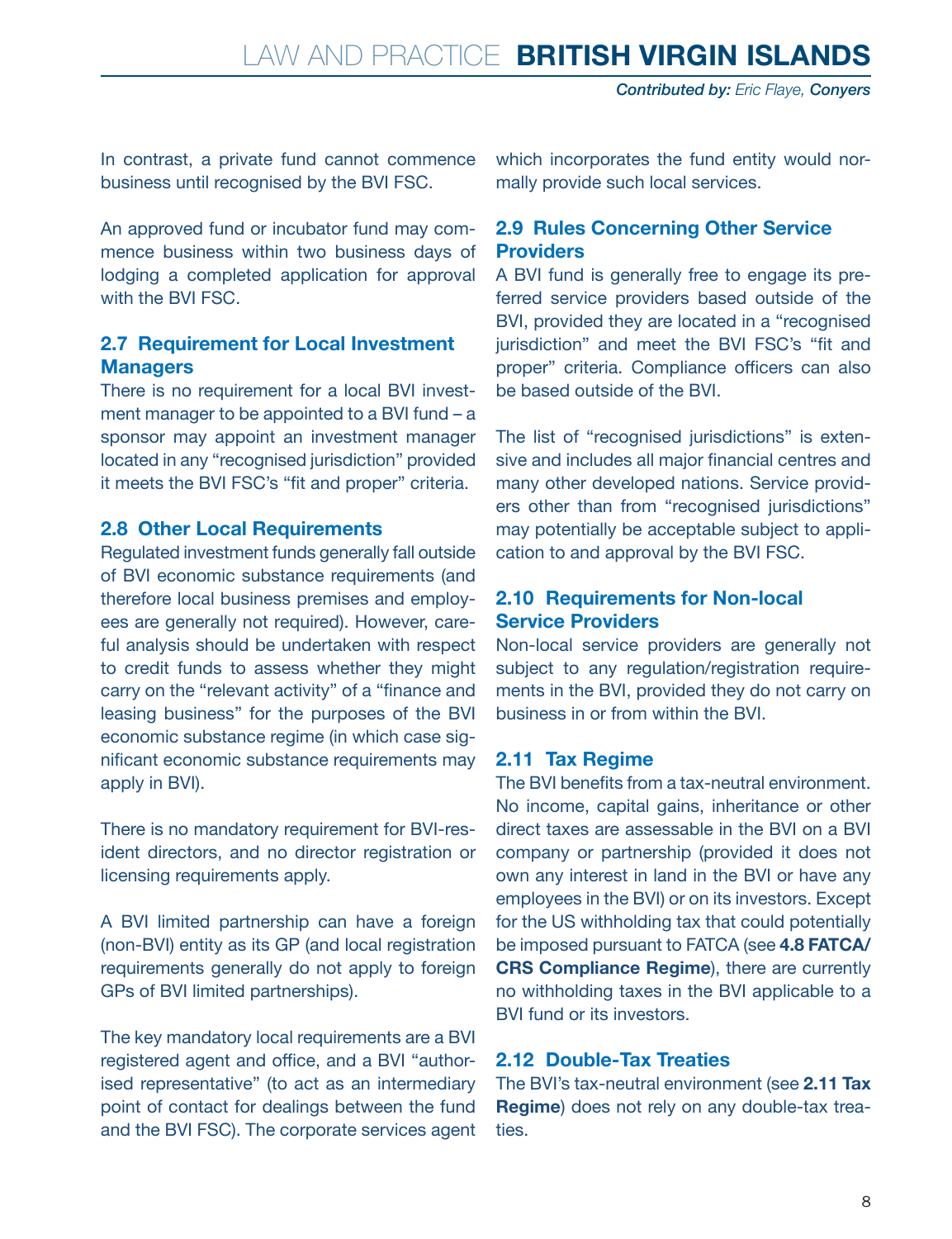# <span id="page-8-0"></span>**BRITISH VIRGIN ISLANDS** LAW AND PRACTICE

*Contributed by: Eric Flaye, Conyers*

The BVI has entered into a number of doubletax treaties but they are of limited or no direct relevance to investment funds business.

#### **2.13 Use of Subsidiaries for Investment Purposes**

It is quite common for BVI funds to use subsidiaries for investment purposes; for example, in order to:

- segregate (ring-fence) potential liabilities of a particular investment holding from the broader fund;
- act as a corporate "blocker" for onshore tax purposes; or
- facilitate efficient financing or disposal/exit of an investment of the fund.

#### **2.14 Origin of Promoters/Sponsors of Alternative Funds**

The BVI is popular with promoters/sponsors from around the world, in particular the USA, Latin America, the UK, the Middle East, and Asia.

#### **2.15 Origin of Investors in Alternative Funds**

Investors in BVI funds come from all manner of jurisdictions (often concentrated around the "home jurisdiction(s)" of the promoters/sponsors).

#### **2.16 Key Trends**

Over the years the BVI has proven remarkably resilient and flexible in quickly adapting to – and, in some instances, trailblazing – industry changes.

A few of the key recent trends for alternative funds established in the BVI include the following.

• Regulatory changes – the scope and pace of regulatory change has been incredible in the past two years or so. Key changes include:

- the new regulatory regime for private investment funds enacted under SIBA and the Private Investment Funds Regulations, 2019, which have brought BVI private equity, venture capital and other closed-ended funds within the regulatory net for the first time;
- the BVI economic substance regime enacted under the Economic Substance (Companies and Limited Partnerships) Act, 2018;
- new rules for BVI alternative funds regarding valuations and the safekeeping and custody of fund assets;
- enhanced focus by the BVI FSC on AML/ CFT compliance, and by the BVI International Tax Authority (BVI ITA) on CRS policies and procedures; and
- the recently enacted BVI Data Protection Act, 2021, which introduced the BVI's first data protection regime.

Such regulatory changes have been rapid and, in many instances, necessitated hurried amendments to pre-existing BVI fund structures (to the frustration of many a sponsor). That said, on balance the developments have been welcomed as a boon in further enhancing the robustness, sophistication and international credibility of the BVI regulatory regime.

- Growth client demand for BVI fund structures remains strong and has been growing year on year.
- Digitalisation and technology enhancements there has been a notable trend towards digitalisation and technological enhancements of operations. For example, recent amendments to the BVI's AML rules now permit digital ID verification and the receipt of electronic copies of documents.
- ESG in keeping with many other leading funds jurisdictions, environmental, social and governance (ESG) considerations now feature prominently in many new fund launches.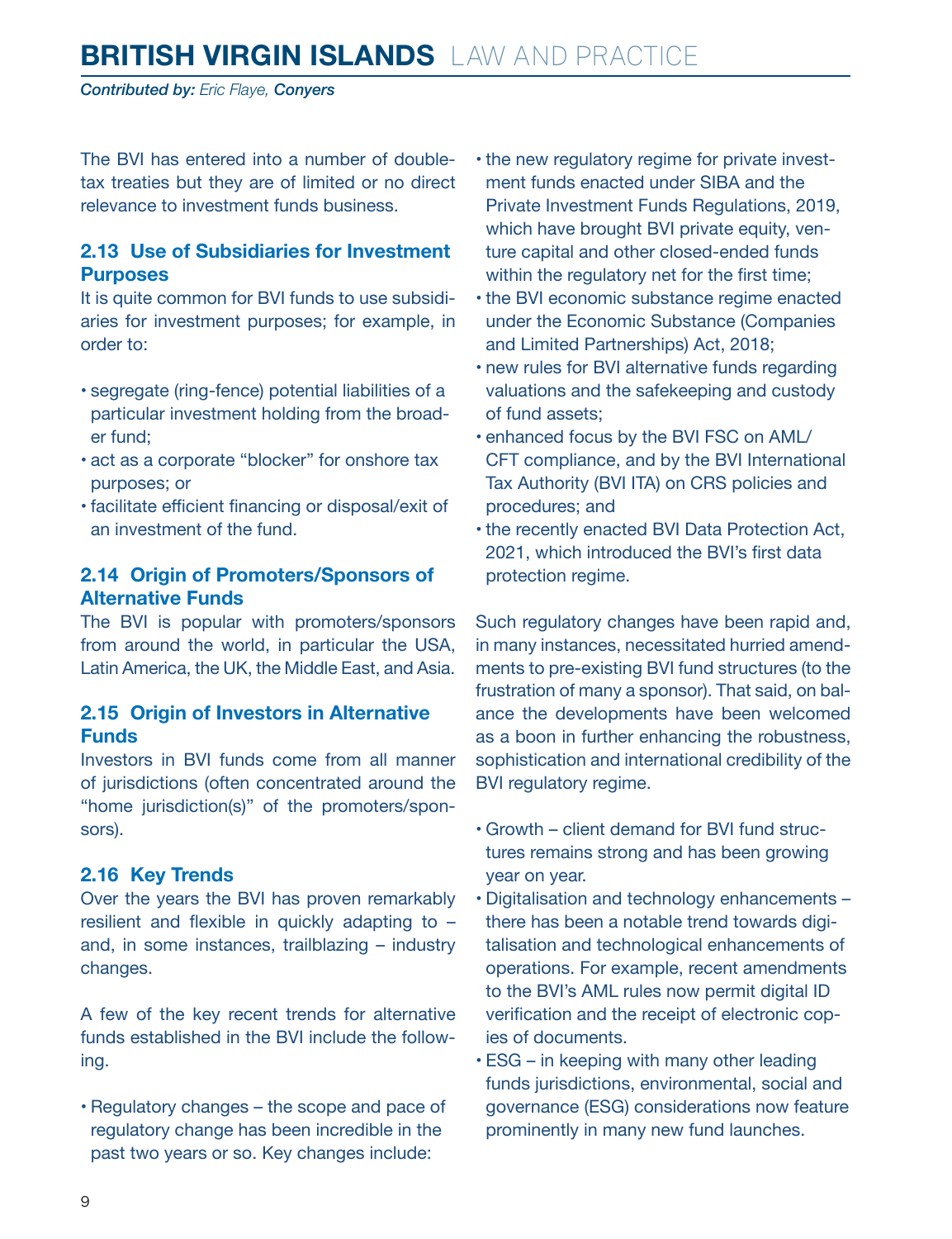- <span id="page-9-0"></span>• Complicated fund structures – there has been increased client demand for:
	- (a) multi-class funds (which can be described as funds with a mandate that allows them to pursue two or more different strategies (or to acquire two or more different investments or buckets of investments) within a single fund vehicle that are to be treated as distinct and separate from one another, such that investors in a given strategy only participate economically in that particular strategy and not any other strategies (or investment holdings) of the fund); and
	- (b) hybrid funds (these are funds which hold a mix of both liquid and illiquid investments and seek to combine elements of fund terms customary for both hedge funds (for liquid investments) and private equity funds (for illiquid investments) within a single fund vehicle) – such alternative strategies can present certain unique issues and challenges from a structuring perspective but the BVI fund industry is very well adapted to cater for this given the jurisdiction's flexible legal regime and unique set of well-regarded, innovative and cost-competitive fund products.
- Digital assets the BVI has made a concerted effort to embrace the digital asset revolution and continues to lead the way with innovative and flexible structures for cryptocurrency and other digital assets funds.
- Larger funds historically, BVI fund products and structures have been especially appealing for small to mid-cap managers although in more recent times the BVI has been proving increasingly attractive to larger and more established fund managers as well.

#### **2.17 Disclosure/Reporting Requirements**

The BVI does not have a prescriptive regime for mandatory content disclosure requirements or reporting to investors, save for required "investment warnings" and certain other limited mandatory disclosures pertaining to the BVI regulatory status and treatment of a BVI fund.

Offering documents and investor reports are not publicly available in the BVI.

#### **2.18 Anticipated Changes**

Any anticipated changes are referred to in sections **2.1 Types of Alternative Funds** to **2.17 Disclosure/Reporting Requirements**.

#### **3. MANAGERS**

#### **3.1 Legal Structures Used by Fund Managers**

A BVI management vehicle may be structured as a BVI business company (corporation) or, less commonly, a BVI limited partnership.

#### **3.2 Regulatory Regime**

In broad general terms, any BVI entity which provides investment management or advisory services will be subject to regulation in the BVI.

The principal legislation pertaining to alternative fund managers/advisers in the BVI is the Securities and Investment Business Act, 2010 and regulations thereunder. The principal regulator of the BVI fund management industry is the BVI Financial Services Commission.

The two key options available for regulation in the BVI include:

- approval as an Approved Investment Manager under the Investment Business (Approved Managers) Regulations, 2012 issued under SIBA (an "Approved Manager"); and
- a Category 3 (Investment Management) or Category 4 (Investment Advice) licence under Schedule 3 of SIBA (a "Full SIBA Licence").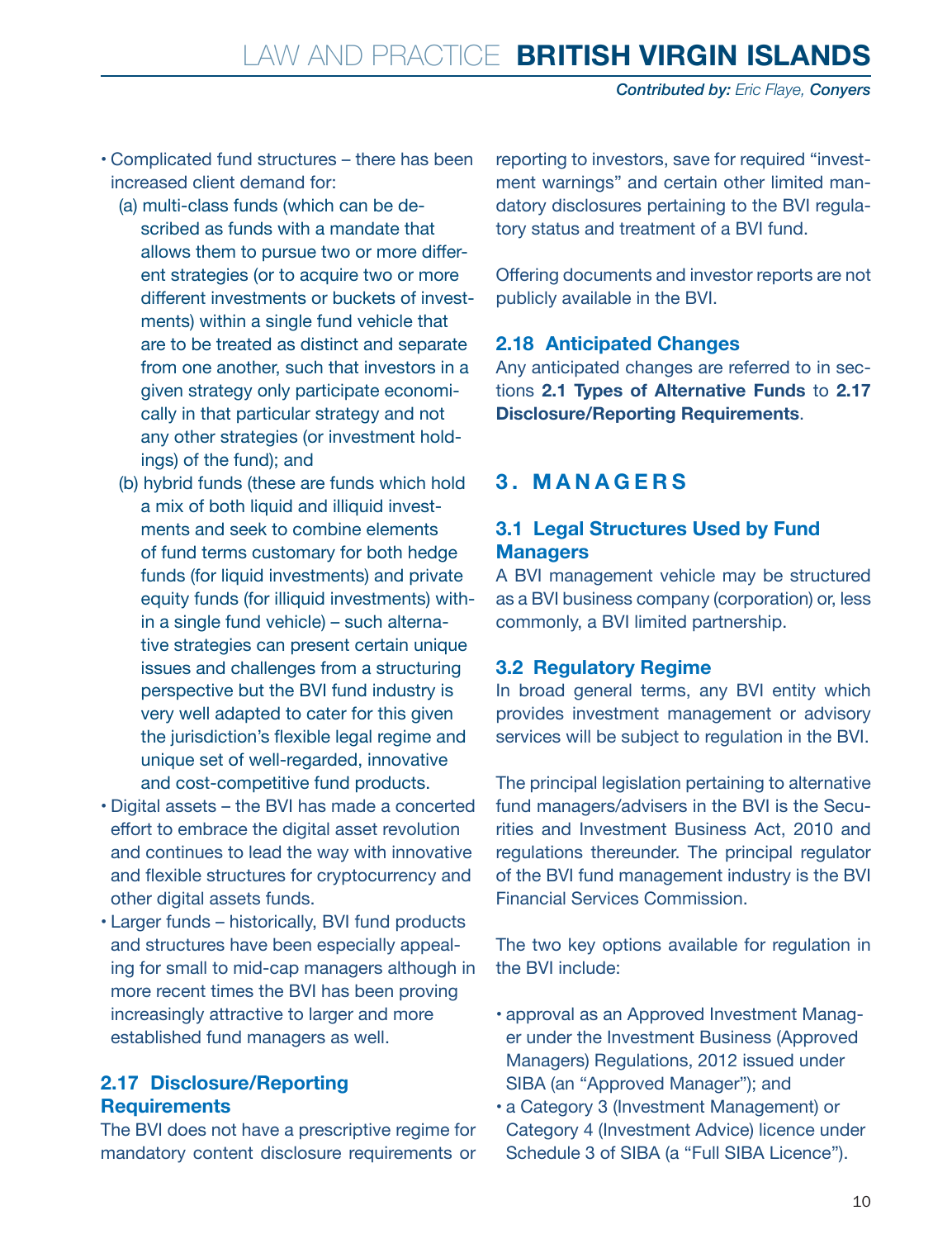<span id="page-10-0"></span>*Contributed by: Eric Flaye, Conyers*

#### Approved Managers

The BVI is recognised as a well-established and innovative fund domicile, ideally suited to attract new or start-up investment fund managers. A key initiative on this front, implemented by the BVI FSC, was to introduce the Approved Manager regime back in 2012, which has made it easier, quicker and more cost-effective for small and medium-sized fund sponsor groups to establish a regulated manager or adviser in the BVI. Previously, any manager or adviser formed in the BVI would require a Full SIBA Licence, which is a much more complex and costly process. Under the "lighter touch" Approved Manager regime there is a cap on assets under management of USD400 million for managers of hedge funds or USD1 billion for managers of private equity or venture capital funds, and the funds managed must be BVI investment funds or foreign investment funds domiciled in a "recognised jurisdiction" with equivalent characteristics to a BVI private fund or professional fund. Management or advisory services to managed account structures may also potentially be acceptable, subject to application to and approval of the BVI FSC. An Approved Manager is exempt from holding a SIBA investment business licence and the obligations that go along with it, and is not required to appoint an auditor or a compliance officer or maintain a compliance manual.

A streamlined application process applies and a BVI Approved Manager can be formed very quickly. Unless the BVI FSC otherwise objects, the applicant may commence business seven days after submission of the completed application for an interim grace period not exceeding 30 days. That said, in practice, formal approval can often be obtained within about two to five business days (with a well-drafted and complete set of application materials).

#### Full SIBA Licences

In light of the more recent Approved Manager regime, a Full SIBA Licence is really only attractive for those managers or advisers who expect to exceed the caps on assets under management applicable to an Approved Manager (USD400 million for managers of hedge funds or USD1 billion for managers of private equity or venture capital funds).

The application process is much more involved, and also requires approval of the auditor and those persons involved in the management and ownership of the applicant. Ongoing compliance requirements are also significant (including a mandatory compliance manual and compliance officer, and mandatory annual audits). The BVI economic substance requirements for Full SIBA Licensees are also extensive (see **3.7 Local Substance Requirements**). A typical timeframe for approval would exceed four weeks.

#### **3.3 Tax Regime**

The BVI benefits from a tax-neutral environment. No income, capital gains, inheritance or other direct taxes are assessable in the BVI on a BVI company or partnership (provided it does not own any interest in land in the BVI or have any employees in the BVI) or on its investors/owners.

#### **3.4 Rules Concerning "Permanent Establishments"**

The BVI benefits from a tax-neutral environment (see **3.3 Tax Regime**). A foreign fund would not become liable to taxation in the BVI solely by virtue of engaging a BVI entity as its manager or adviser.

#### **3.5 Taxation of Carried Interest**

The BVI benefits from a tax-neutral environment (see **3.3 Tax Regime**). A BVI manager and its owners will not be liable to taxation in the BVI with respect to carried interest.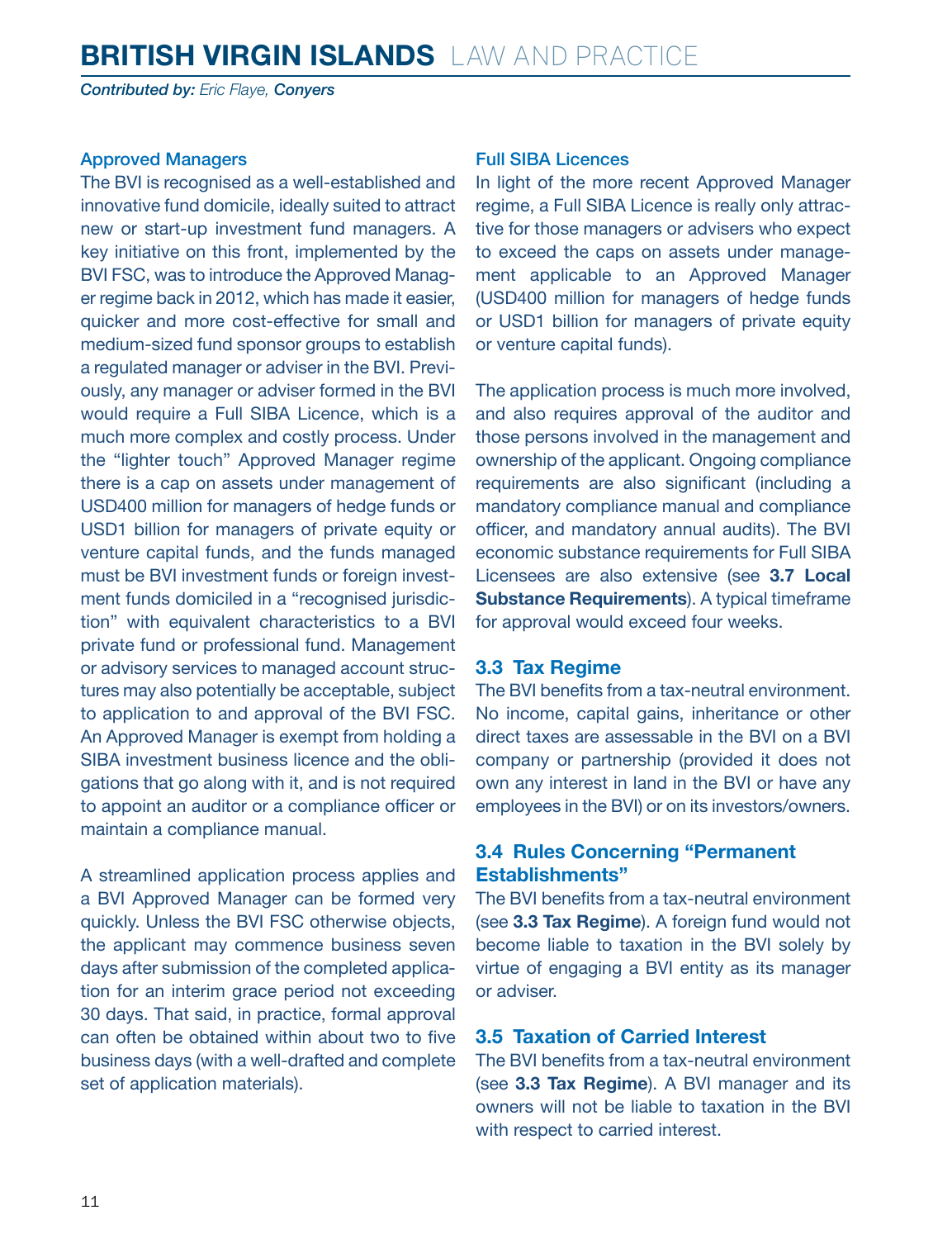#### <span id="page-11-0"></span>**3.6 Outsourcing of Investment Functions/Business Operations**

The BVI FSC requires details of any proposed delegation or outsourcing of investment functions or business operations.

A Full SIBA Licensee may not outsource (i) the compliance function or a core management function; or (ii) an activity if the outsourcing of that activity would either impair the BVI FSC's ability to supervise the licensee or affect the rights of a customer against the licensee, including the right to obtain legal redress. Core management functions include:

- the setting and approval of the licensee's risk management and other strategies;
- the oversight of the licensee's policies, systems and controls; and
- the responsibility for the delivery of services to the licensee's customers.

The board of a Full SIBA Licensee remains ultimately responsible for the performance of all functions that have been delegated.

A Full SIBA Licensee must maintain a comprehensive outsourcing policy, and requirements also apply regarding due diligence on the service provider and potential risks associated with outsourcing and contingency planning. In addition, any outsourced activity must be governed by a written contract with the service provider.

#### **3.7 Local Substance Requirements**

The BVI economic substance requirements applicable to BVI managers depend in part on the regulatory status of the manager.

A Full SIBA Licensee will be subject to significant BVI economic substance requirements, including the following:

- the management activities must be directed and managed in the BVI;
- the manager must have an adequate number of suitably qualified employees physically present in the BVI; incur adequate expenditure in the BVI; and have physical offices or premises as may be appropriate for the core income-generating activities in the BVI; and
- the manager must conduct core income-generating activities in the BVI (and not outsource those functions outside the BVI).

For this purpose, "core income-generating activities" include:

- taking decisions on the holding and selling of investments;
- calculating risks and reserves;
- taking decisions on currency or interest fluctuations and hedging positions; and
- preparing relevant regulatory or other reports for government authorities and investors.

A BVI Approved Manager may be subject to less onerous requirements, depending on the exact nature of its particular business activities.

#### **3.8 Local Regulatory Requirements for Non-local Managers**

Foreign managers appointed to BVI funds are generally not subject to any local regulatory requirements in the BVI (provided they do not carry on business in or from within the BVI).

#### **4. INVESTORS**

#### **4.1 Types of Investor in Alternative Funds**

BVI funds have proven popular with all manner of investors, including sophisticated professional investors, high net worth individuals, family offices, sovereign wealth funds, and the full range of institutional investors.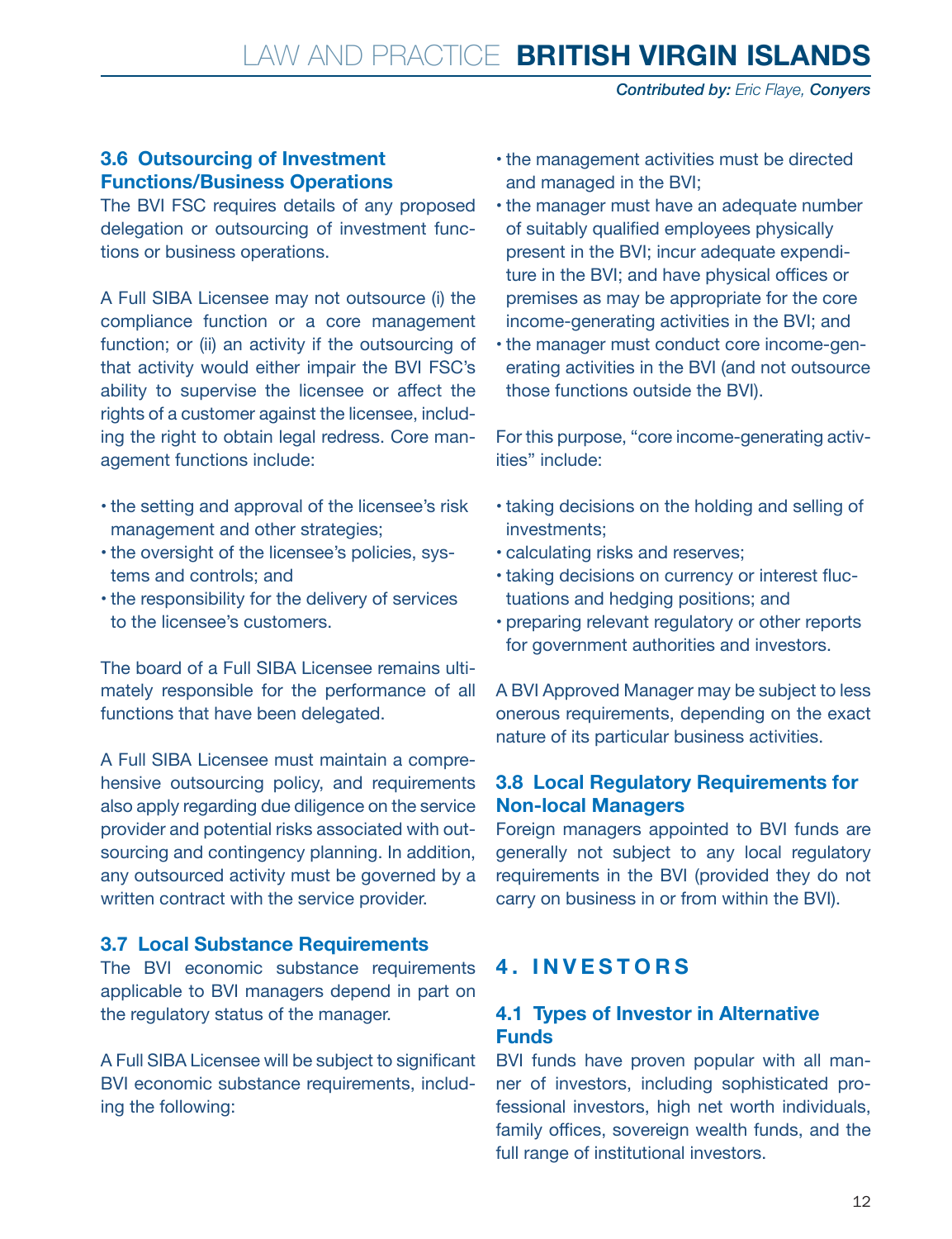<span id="page-12-0"></span>*Contributed by: Eric Flaye, Conyers*

#### **4.2 Marketing of Alternative Funds**

A number of the BVI's fund products may only be offered to "professional investors" or "sophisticated private investors" or on a "private basis" only (see **2.3 Regulatory Regime**).

#### **4.3 Rules Concerning Marketing of Alternative Funds**

Foreign (non-BVI) funds which wish to undertake marketing to individuals physically present in the BVI would need to apply for recognition by the BVI FSC in accordance with SIBA (an exception applies for reverse solicitation).

A foreign fund can generally market to a BVI entity without restriction provided the marketing takes place entirely outside of the BVI.

Otherwise, SIBA provides that no security may be offered to the public in the BVI for purchase or subscription unless:

- the offer is contained in a prospectus that complies with SIBA and is registered with the BVI FSC; and
- the offer complies with the (still to be published) requirements of the Public Issuer's Code; or
- an exemption is available.

Exemptions apply for offers made to:

- the government of the BVI;
- a person having a "close connection" with the issuer – broadly, an affiliate of the issuer, a director or employee of the issuer or a relative of such a director or employee; or
- a "qualified investor".

"Qualified investors" include:

• certain entities which are regulated by the BVI FSC, including banks, insurance companies,

licensees under SIBA and public, professional and private mutual funds;

- a company, any securities of which are listed on a recognised exchange; and
- persons defined as "professional investors" under SIBA.

#### **4.4 Local Investors**

Local BVI investors can invest in BVI funds in the same manner as non-BVI based investors.

#### **4.5 Regulatory Regime**

As noted in **4.3 Rules Concerning Marketing of Alternative Funds**, foreign (non-BVI) funds which wish to undertake marketing to individuals physically present in the BVI would need to apply for recognition by the BVI FSC in accordance with SIBA (an exception applies for reverse solicitation). A foreign fund can generally market to a BVI entity without restriction provided the marketing takes place entirely outside of the BVI. Therefore, in practice, to the extent foreign funds wish to market to BVI investors, they typically seek to limit such marketing activities to BVI entities (rather than individuals physically present in the BVI) and ensure the marketing takes place entirely outside of the BVI and/or they seek to rely on reverse solicitation to avoid local regulatory filings and other requirements in the BVI.

#### **4.6 Disclosure Requirements**

No particular disclosure requirements apply with respect to BVI investors.

#### **4.7 Tax Regime**

No income, capital gains, inheritance or other direct taxes are assessable in the BVI against investors in a BVI fund. There is no difference in treatment between corporate investors and individual investors.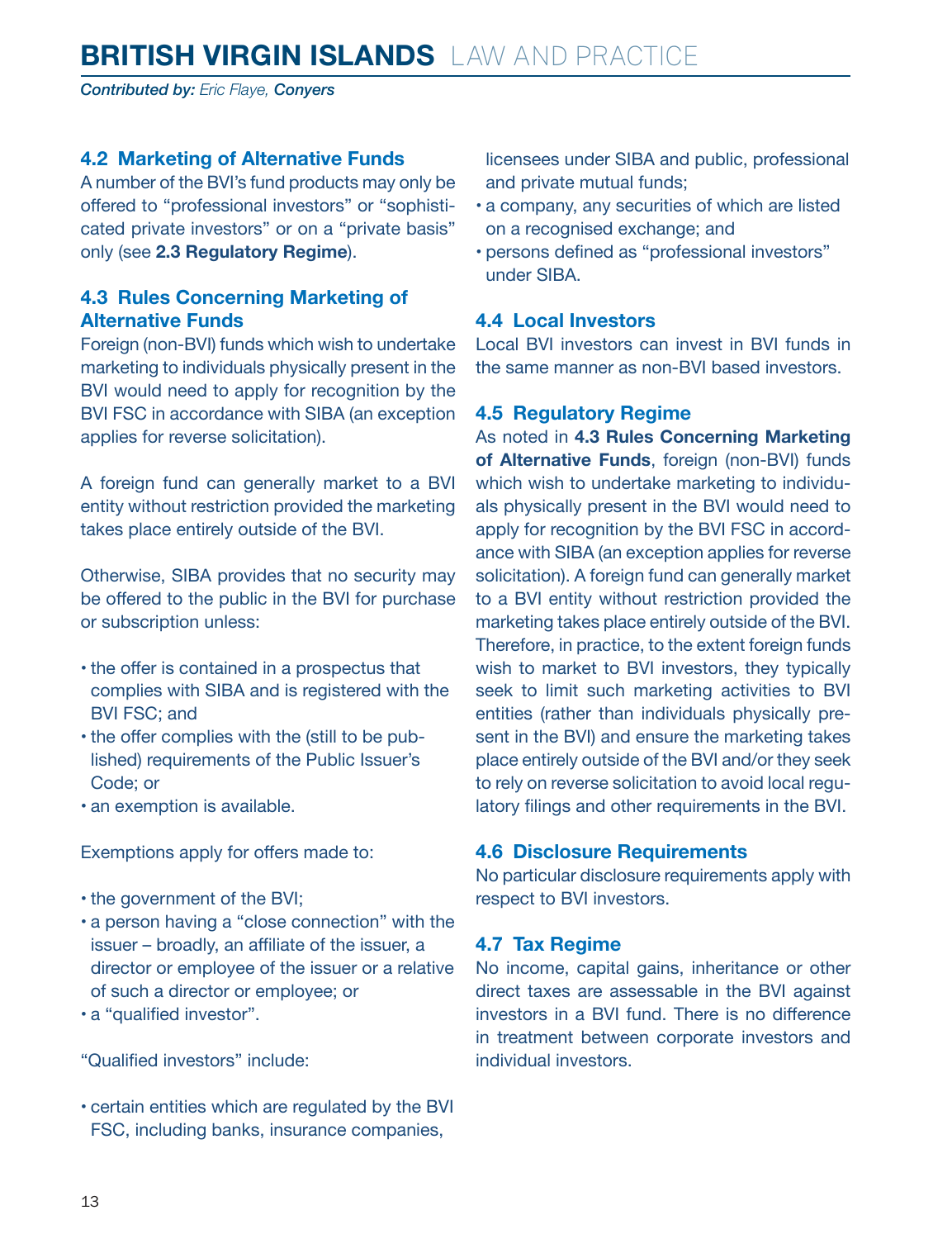#### <span id="page-13-0"></span>**4.8 FATCA/CRS Compliance Regime**

The BVI has signed a Model 1B (non-reciprocal) inter-governmental agreement with the USA to give effect to the reporting rules under FATCA.

The BVI is also a signatory, along with more than 100 other countries, to the Multilateral Competent Authority Agreement on Automatic Exchange of Financial Account Information which implements the OECD's standard for automatic exchange of financial account information in tax matters (commonly referred to as the "Common Reporting Standard", or the CRS).

The principal legislation in the BVI pertaining to FATCA and CRS is the Mutual Legal Assistance (Tax Matters) Act, 2003, which is enforced by the BVI International Tax Authority.

All BVI "Financial Institutions" are required to comply with the registration, due diligence and reporting requirements of FATCA and CRS, unless they have an exemption that allows them to become a "Non-Reporting Financial Institution". Most BVI funds are not able to avail themselves of any reporting exemption and therefore have to comply with the requirements of the BVI FATCA and CRS regulations, including the following key requirements:

- to appoint a "responsible officer" for the purposes of FATCA;
- to appoint a "Principal Point of Contact" for the purposes of CRS;
- to obtain a Global Intermediary Identification Number (GIIN) from the US Inland Revenue Service, and register the fund with the BVI ITA for FATCA and CRS reporting purposes;
- to conduct due diligence on investor accounts to identify whether any such accounts are "reportable accounts"; and
- to report information on such reportable accounts to the BVI ITA annually by 31 May each year.

The BVI ITA will transmit the information reported to it to the overseas fiscal authority relevant to the reportable account in question (eg, the IRS in the case of a US reportable account) annually on an automatic basis.

A US withholding tax of 30% can potentially apply under FATCA on certain payments made to a recalcitrant account holder or a non-participating Foreign Financial Institution. Provided that a BVI fund complies with its obligations under the US FATCA regime, it will not be subject to the related US withholding tax. Well-drafted fund documents for a BVI fund would typically provide that, in the event that an investor's failure to comply with any FATCA-related reporting requirements results in the said withholding tax, the fund has the right to take steps to ensure that any such withholding tax (and any other related costs, expenses, fines, interest, penalties, etc), arising from such investor's failure to comply, is economically borne by such investor.